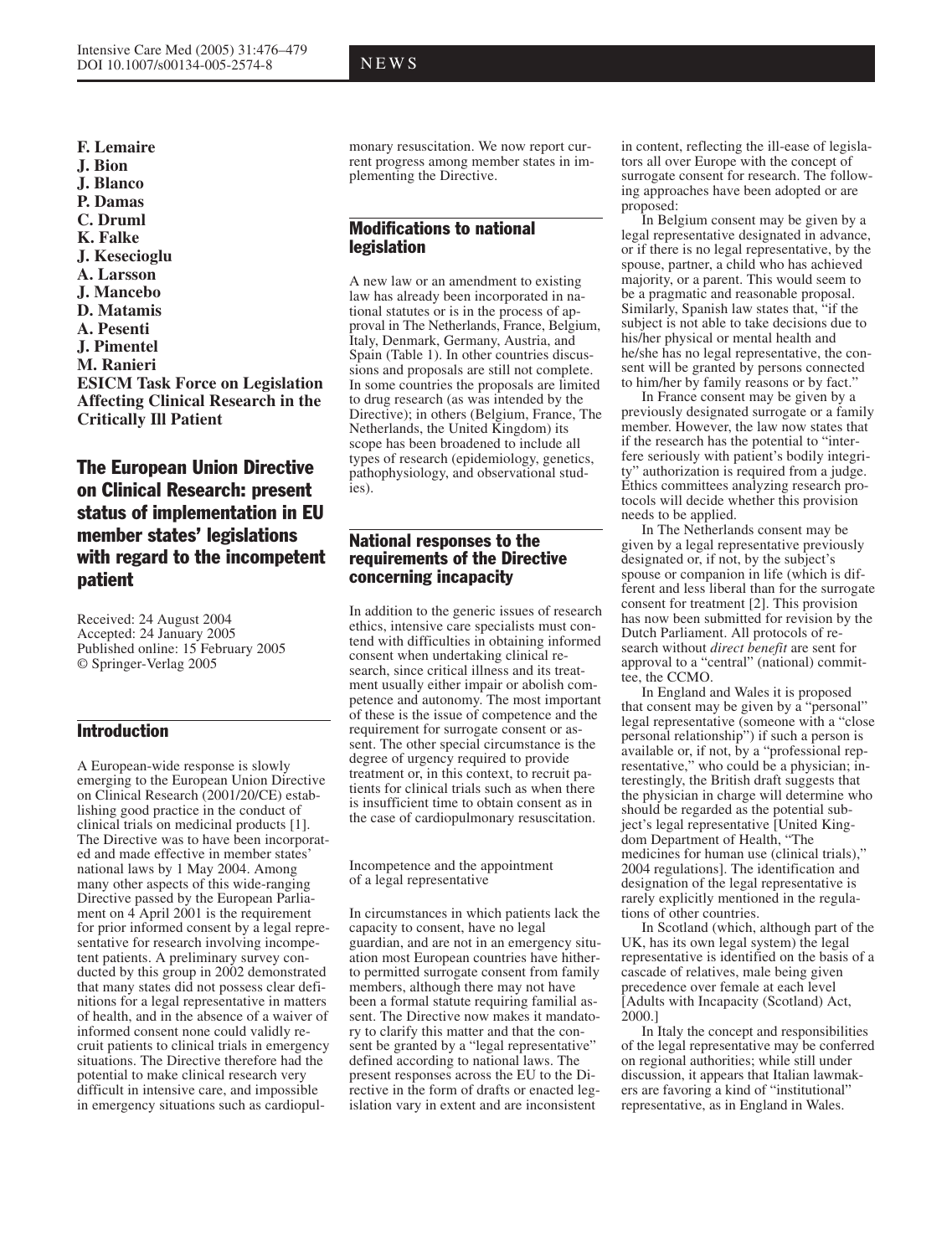|                           | Date of law      | Drug<br>research<br>only | Emergency research   |                     |                             | Incapacity to consent |                                                                                                                                                                                                                                                                                                                                                        |
|---------------------------|------------------|--------------------------|----------------------|---------------------|-----------------------------|-----------------------|--------------------------------------------------------------------------------------------------------------------------------------------------------------------------------------------------------------------------------------------------------------------------------------------------------------------------------------------------------|
|                           |                  |                          | Waiver of<br>consent | Deferred<br>consent | Only with<br>direct benefit | Surrogate             | Comments                                                                                                                                                                                                                                                                                                                                               |
| Austria                   | April 2004       | Yes                      | Yes                  | Yes                 | Yes                         | Yes                   | Surrogate designated by a judge.<br>Research with medical devices are.<br>allowed without direct consent.                                                                                                                                                                                                                                              |
| Belgium                   | April 2004       | No                       | Yes                  | Yes                 | N <sub>0</sub>              | Yes                   |                                                                                                                                                                                                                                                                                                                                                        |
| Czech Republic            | May 2003         | Yes                      | N <sub>0</sub>       | No                  |                             | Yes                   | Surrogate designated by a judge.                                                                                                                                                                                                                                                                                                                       |
| Denmark                   | May 2003         | N <sub>o</sub>           | Yes                  | Yes                 | Yes                         | Yes                   | Waiver of consent for emergency<br>not applicable now for drugs<br>trials, but this is not yet still<br>unsettled.                                                                                                                                                                                                                                     |
| France                    | <b>July 2004</b> | No                       | Yes                  | Yes                 | No                          | Yes                   | If "serious risk," assent is granted<br>by a judge. In research without<br>direct benefit no risk greater than<br>minimal is allowed.                                                                                                                                                                                                                  |
| Germany                   | April 2004       | Yes <sup>a</sup>         | <b>Yes</b>           | Yes                 | Yes                         | Yes                   | Surrogate designated by a judge.                                                                                                                                                                                                                                                                                                                       |
| Greece                    | May 2004         | Yes                      | N <sub>0</sub>       | No                  |                             | Yes                   | Waiver of consent for emergency<br>not applicable now for drugs<br>trials, but this is not yet still<br>unsettled. Research on medical<br>devices without consent is allowed.                                                                                                                                                                          |
| Ireland                   | May 2004         | Yes                      | No                   | No                  |                             | Yes                   | An attorney appointed by the<br>hospital can give consent when no<br>patient's relatives are available<br>within a reasonable time. The<br>physician responsible for the care                                                                                                                                                                          |
| Italy                     | April 2003       | Yes                      | Yes                  |                     |                             | Yes                   | of the patient must be consulted.<br>The legal representative has not<br>yet been defined; this could be left<br>to regional authorities.                                                                                                                                                                                                              |
| The Netherlands 1998      |                  | No                       | Yes                  | Yes                 | Yes                         | Yes                   | Only the spouse or "life"<br>companion" may act as surrogate.                                                                                                                                                                                                                                                                                          |
| Norway                    |                  |                          | Yes                  | Yes                 | Yes                         | Yes                   |                                                                                                                                                                                                                                                                                                                                                        |
| Portugal                  |                  | Yes                      | N <sub>o</sub>       | No                  | N <sub>0</sub>              | $\overline{?}$        |                                                                                                                                                                                                                                                                                                                                                        |
| Spain                     | February 2004    | Yes                      | Yes                  | Yes                 | No                          | Yes                   | Waiver of consent is allowed for<br>emergency research if no<br>therapeutic alternatives in clinical<br>practice are available, the patient<br>is unable to give consent, and no<br>surrogate is available; however, as<br>soon as the patient recovers<br>competence, or the legal<br>representative is available,<br>deferred consent is compulsory. |
| England, Wales April 2004 |                  | Yes                      | No                   | Nob                 |                             | Yes                   | The physician responsible for care<br>or a person appointed by the<br>hospital ("professional<br>representative") can give<br>surrogate consent when patient's<br>relatives ("personal" LR) are not<br>available within reasonable time.                                                                                                               |
| Scotland                  | April 2004       | Yes                      | N <sub>0</sub>       | No                  |                             | Yes                   | The physician responsible for care<br>or a person appointed by the<br>hospital can give surrogate<br>consent when guardian, or welfare<br>attorney, or patient's relatives are<br>not available within reasonable time.                                                                                                                                |

**Table 1** Current state of implementation the EU Directive on Clinical Research (2001/20/EC) into the member states' laws (October 2004)

aExtension to all types of research is currently under consideration bIf "serious risk," assent required a judge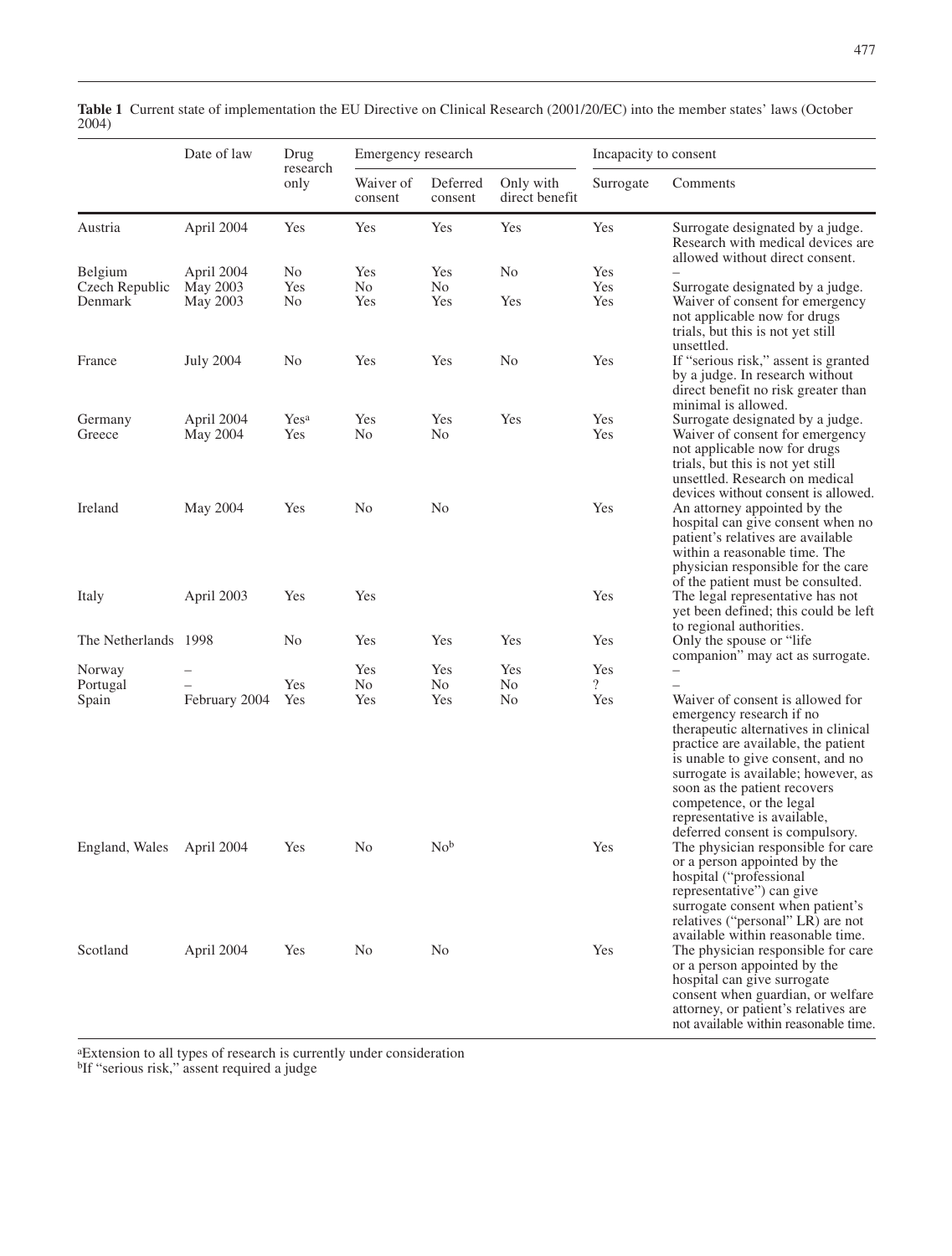In Germany and Austria surrogates have been designated by a *judge*, a provision usually considered to be unfavorable. In Austria surrogate consent is allowed for drug research, but as the scope of the Directive is limited to drugs, the previous obligation of direct consent for trials with medical devices has not been lifted [3]. This therefore prevents Austrian researchers from undertaking studies of medical devices in incompetent patients, although the health care system accepts evidence of benefit for medical devices tested in this way in other countries.

The Clinical Trials Directive also has an impact on other research and health care legislation. The United Kingdom, for example, is currently trying to integrate the requirements of the Directive with the Human Tissue Bill (http://www.parliament.the-stationery-office.co.uk/pa/ ld200304/ldbills/094/2004094.htm) and the Mental Capacity Bill (http://www.publications.parliament.uk/pa/cm200304/cmbills/ 120/2004120.pdf). [4]. Similarly, in France the recently updated law on bioethics now rules that research using blood or tissue samples obtained in usual care can be used for research purposes provided information is given to the patient and he/she does not object. In doing so this type of research on samples, not on patients—is not covered by the Directive.

#### The context of emergency research

Even if a legal representative is defined in law and in person, this does not deal with the problem of undertaking clinical research in the context of emergency medical care. The Directive fails to identify emergency medical care as requiring special consideration, a major omission since it is clearly impossible to obtain informed consent for research in these circumstances [5]. European specialists in emergency medicine have stated that the implementation of the Directive in their countries will put all emergency research on hold [6, 7, 8]. In the United Kingdom, for example, resuscitation research has come to a halt. A strict definition of "emergency" research (or medical care) is also required. Various approaches have been adopted to ameliorate the effects of the Directive in this respect:

Austria, Belgium, France, The Netherlands, Germany, and Spain have chosen to maintain the possibility of a waiver of consent that they had previously, even though the Directive would appear to make this invalid. These countries argue that a waiver can be applied if the research brings some "direct benefit" to study patients. For example, the Dutch law says that emergency research can proceed with a waiver of consent if "the research may be of direct bene-

fit to the subject" [2]. France, however, which had had such a provision since 1988, abolished it as its new draft law suppresses the distinction the previous law made between research with and without direct individual benefit [9]. Similarly, Germany allows a waiver of patient consent if "the treatment is necessary to save his life, restore his health or ease his pain."

The Austrian law, similar to the federal regulation in the United States, proposes that the public be informed of the clinical trial in appropriate manner [3].

The British draft proposals have tried to interpret the Directive strictly and in consequence are considering various possibilities for applying prior surrogate assent from an individual empowered to act as a legal representative for incapacitated patients. Proposals initially included paramedics, or the clinician responsible for the care of the patient. The revised proposals allow for the appointment of an individual by each hospital to act in this capacity.

Denmark proposes to allow a waiver of consent if "the trial will in the long run improve the patient's health condition." This provision, however, does not apply to trials with pharmaceuticals.

Italy has translated and closely applied the Directive, without regard to the emergency situation.

Several countries require that the researchers obtain deferred consent if the patient regains consciousness (e.g., Belgium, France, The Netherlands). Some extend this provision to a surrogate who may be identified after inclusion of the patient in the trial (Belgium, The Netherlands). France has added the possibility that a patient who would have refused participation in the trial if conscious at the time of inclusion may prevent utilization of the data collected from him when he was incapacitated.

## Industrial vs. institutional research

In addition to the two key aspects of incompetence and emergency research, the Directive also applies special conditions to sponsors of clinical trials. The Directive has been written from the perspective of trials funded by pharmaceutical firms and dealing with innovative drugs (phase 1, 2 or 3). Institutional sponsors [10, 11] and investigators claim today that the national laws drafted according to the Directive will add considerable bureaucratic paperwork and will ultimately harm clinical research. The Medical Research Council in the United Kingdom has published the most comprehensive (and most critical) analysis of the Directive ["MRC response to the MHRA consultation letter on the medicine for human use (clinical trials)," 2003 regulations 2003 (MLX287), and draft legislation"] from the point of view of institutional sponsors.

### Detailed guidance on interpreting the Directive

European Commission working groups have produced and displayed on the EU website (http://pharmacos.eudra.org/F2) five "detailed guidance" documents which complete the Directive and will ultimately be incorporated into national regulations. These concern: (a) the request to the administrative authority for authorization of a trial, (b) the documentation and application format to an ethics committee,  $(c)$  the presentation of adverse reactions report, and (d) the database for SUSAR, the European clinical trials database.

Adaptation of these documents to nondrug research is obviously necessary, as well as to research dealing with marketed drugs already in routine use. In particular, the possibility of using a simplified Investigator Medicinal Product Dossier must be clarified. Another matter of concern is the intention of the European Commission to impose a single sponsor for multinational trials, as is it felt that only the pharmaceutical firms will be able to cope with such an expansive requirement. Finally, the possibility of overregulation and overinterpretation of these legal texts is very real.

### **Conclusion**

It is the view of the intensive care community and the ESICM Task Force on a legislatia research on that progress in the care of critically ill patients is necessary for the benefit of public health, and that such progress requires continued research in acutely ill patients throughout their journey through the health care system. The EU Directive, although well-meaning in intent, has not taken into account the particular needs of research in the critically ill patient and in emergency circumstances. This is causing significant difficulty in incorporating Directive into national statutes. The diversity of national responses to the Directive could actually impede international research.

We therefore ask that European and national lawmakers take note of and accommodate in their proposals the particular needs and difficulties of clinical research in critically ill patients. If they do not do this, there is a very real risk that research in acutely ill patients will become impossible. To minimize the potential adverse impact that the Directive could have on medical progress and improvements in patient care legislators need to take into account the following points: